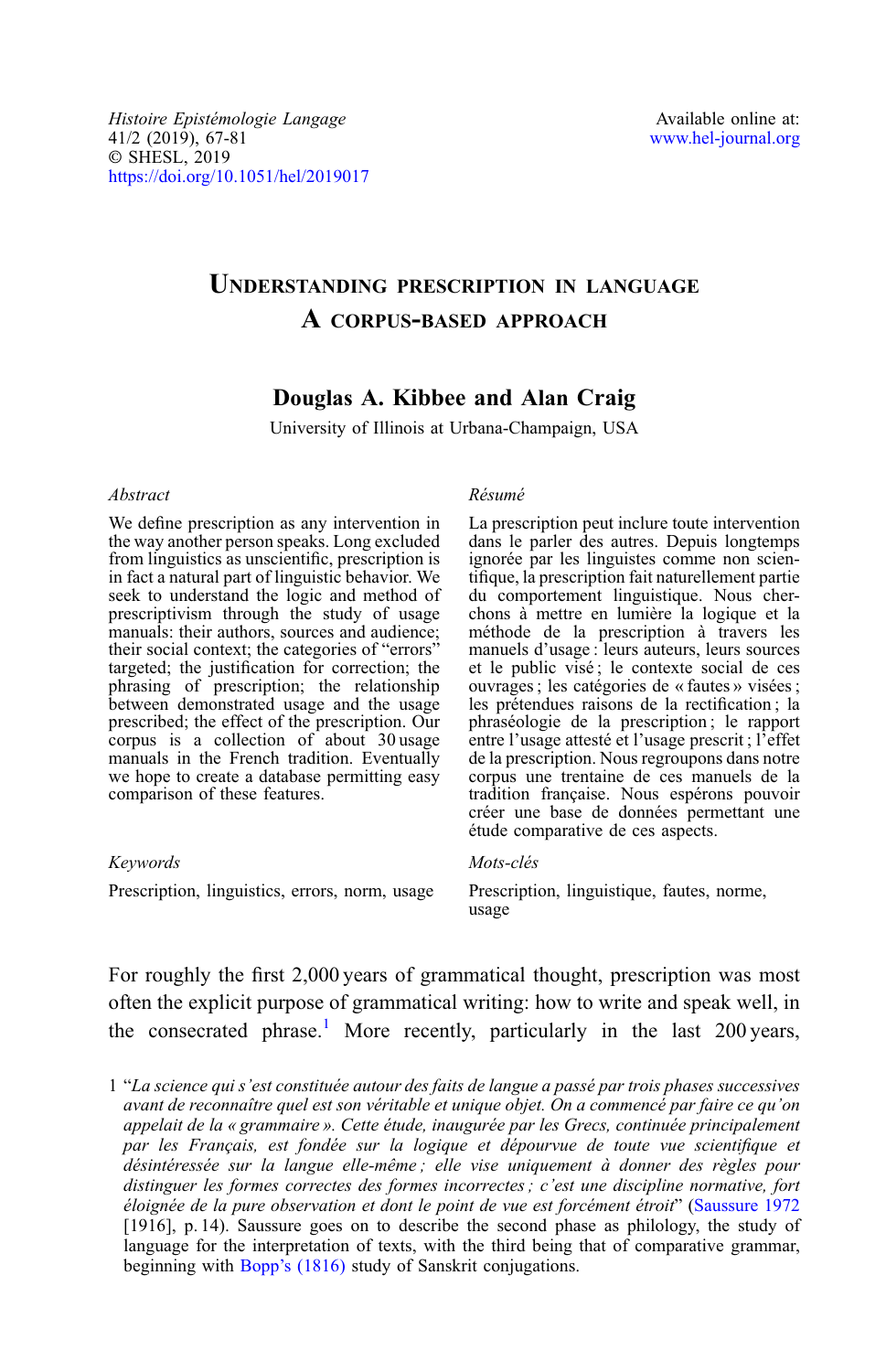prescription is what linguists do not do, and what linguistics is not interested in. Linguists observe, they do not prescribe.<sup>2</sup> Linguistics is a science that studies language as a part of nature; prescription is considered not natural. In this article we examine the nature of prescription and its place in a science of linguistics.

We seek neither to defend, nor to reject, prescriptive linguistic behavior, but rather to understand it. To do this, we make the broadest definition of prescription: Prescription is any intervention in how another person speaks. This may be an individual correction, as a mother to a child, or a societal one, as a religious taboo on uttering a specific word, or an official institutional one, as a government to its citizens. In this breadth of coverage, we consider a much broader range of phenomena than, for example, [Thomas \(1991\)](#page-14-0) in *Linguistic purism*, who limits himself to attitudes and practices regarding foreign loanwords. With Thomas' focus, prescription is considered primarily a by-product of nationalism, as nationstates try to define their uniqueness in terms of language, creating a sense of solidarity among citizens, a sense of distinctness from neighboring countries, and a sense of pride in the prestige of the national language. For example, Wexler describes the attack on borrowings from Russian and Polish in Belorussian, and the lament of one writer that:

> We have forgotten our language, its old strength and originality, its smooth, melodious form […] [the language] gradually borrowed […] and became spoiled [...] In many places now Belorussians speak a terrible mixture of Belorussian-Polish-Russian. ([Wexler 1974](#page-14-0), p. 211)

Defining a nation is accomplished by defining what is and is not part of a language, delimiting the linguistic borders just as political borders are reshaped. The equation of the nation and the state inserts a racial element to the linguistic one: in the value judgments of prescriptivism, hybridity is viewed as a step towards putrefaction.

2 While descriptive linguistics eschews prescriptivism, prescriptive elements in descriptive linguistics are pervasive. For example, the notion of "hypercorrection" reflects the attitude of linguists towards prescriptive grammar. "As an occasional consequence of prescriptive pressures, some speakers have mistakenly extended particular prescriptive rules in an attempt to avoid mistakes" ([Quirk](#page-14-0) et al 1985, p. 14). The label "hypercorrection" assumes (a) that the speaker has been influenced by a prescriptive rule, and (b) that s/he has applied the rule beyond the originally targeted usage. However, these claims are rarely, if ever, investigated and proven, and allow diachronic elements and assumptions about speakers' intentions to substitute for the descriptive, synchronic principles of modern linguistics. The Quirk grammar, for example, lists a variety of relative pronoun options, without categorizing any as incorrect  $-$  except for the socalled "hypercorrection" of "\*The Ambassador, whom we hope will arrive at 10 a.m., ..." (ibid., p. 368). In one instance, the so-called hypercorrection "has been institutionalized... in fact there is no alternative relative pronoun: Here is Captain Morse than whom there is no braver soldier" (ibid.). If a form has been institutionalized and there is no other option, then by labeling that form a hypercorrection the authors insert a historical element into a synchronic description of the language, and a subjective judgment upon such historical developments.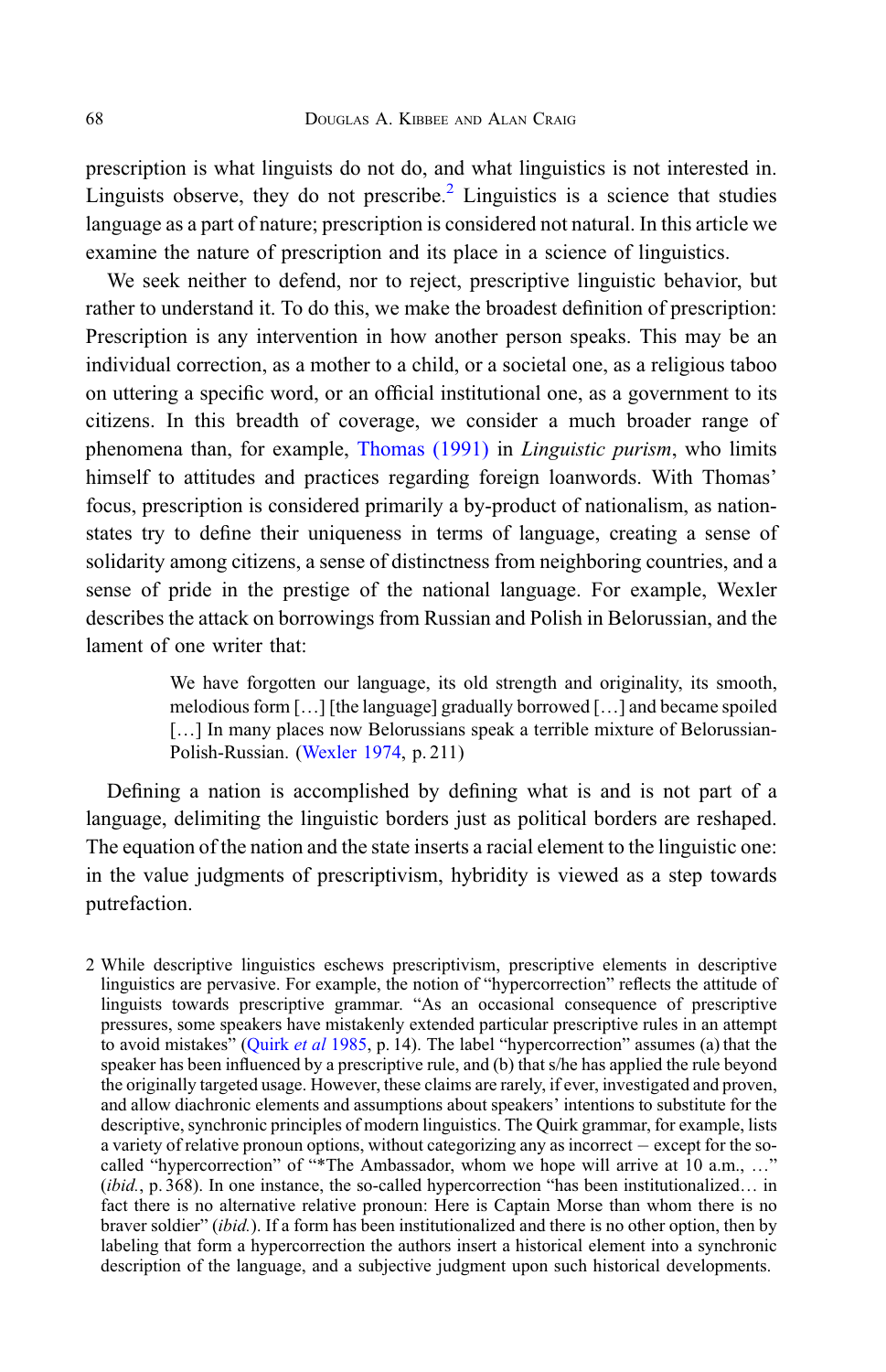There are many other types of solidarity besides nationalism, and each form of solidarity has a linguistic component expressed through prescriptive behavior. [Milroy and Milroy \(1985\)](#page-14-0) analyze prescription primarily in terms of class divisions within a country, and thus are less focused on borrowings than on other types of prescription. They are interested in how sociolinguistics can help alleviate the ways in which prescription plays a role in social class discrimination within a given society. Prescription is seen as a way of rejecting the language of working-class men, and thus perpetuating social inequalities.

[Joseph \(2006](#page-13-0), p. 32-36) has taken a very different approach. He notes that linguists stress the constant evolution of language, and find prescriptivism reactionary in its desire to maintain a *status quo*, a project they consider doomed to failure. That failure is not certain or absolute, however; prescriptivism can slow the pace of change, or initiate change (as we shall see below). More importantly, he traces the power of prescriptivism to the connection between language and knowledge, a connection stressed by the Christian tradition. A single language is a more certain vehicle for the accurate transmission of God's word. This singlelanguage approach ultimately gets transferred from the religious domain to the nationalist domain, and the idea of a single language for each nation-state.

All the scholars cited connect prescription to power – prescriptors, after all, are attempting to impose their will – but the power wielded through prescription is not necessarily that of the state, or of the ethnic group, or of the dominant social class. Power and prestige depend upon particular circumstances, and may reverse expected dominance in a given situation. According to [Leeman-Bouix \(1994\)](#page-14-0), prescriptivism is a kind of linguistic egotism in which the prescriptor destabilizes the targets of the prescription, robbing them of their linguistic security. Linguistic insecurity can be individual or a product of the educational system, $3$  which acts to denigrate the native speech patterns of the child in favor of a "more correct" version. As [Marckwardt \(1958\)](#page-14-0) noted, "few Americans, even among the welleducated, are confident and assured of the essential aptness and correctness of their speech" (cited in [Drake 1977](#page-13-0), p. 3). $<sup>4</sup>$ </sup>

How the power is exercised, or received, depends upon an understanding on both sides of the implications of the prescription. Understanding the intent of the prescriptor, or the perception of the intent by the receptor, is a subjective judgment, which might be admitted, and even then with caution, when the prescriptor explicitly expresses an intent, or with even greater caution, when an observer feels s/he has sufficient contextual information to interpret the situation.

3 For a study of prescriptivism in the French educational system, see for instance [Ledegen \(2000\).](#page-14-0)

<sup>4</sup> Linguistic insecurity is itself a vast topic. [Calvet \(1998\)](#page-13-0) describes the phenomenon in the Francophone African context, [Remysen \(2004a and 2004b\)](#page-14-0) in Francophone Canada, [Francard](#page-13-0) [\(1993\)](#page-13-0) in Francophone Belgium.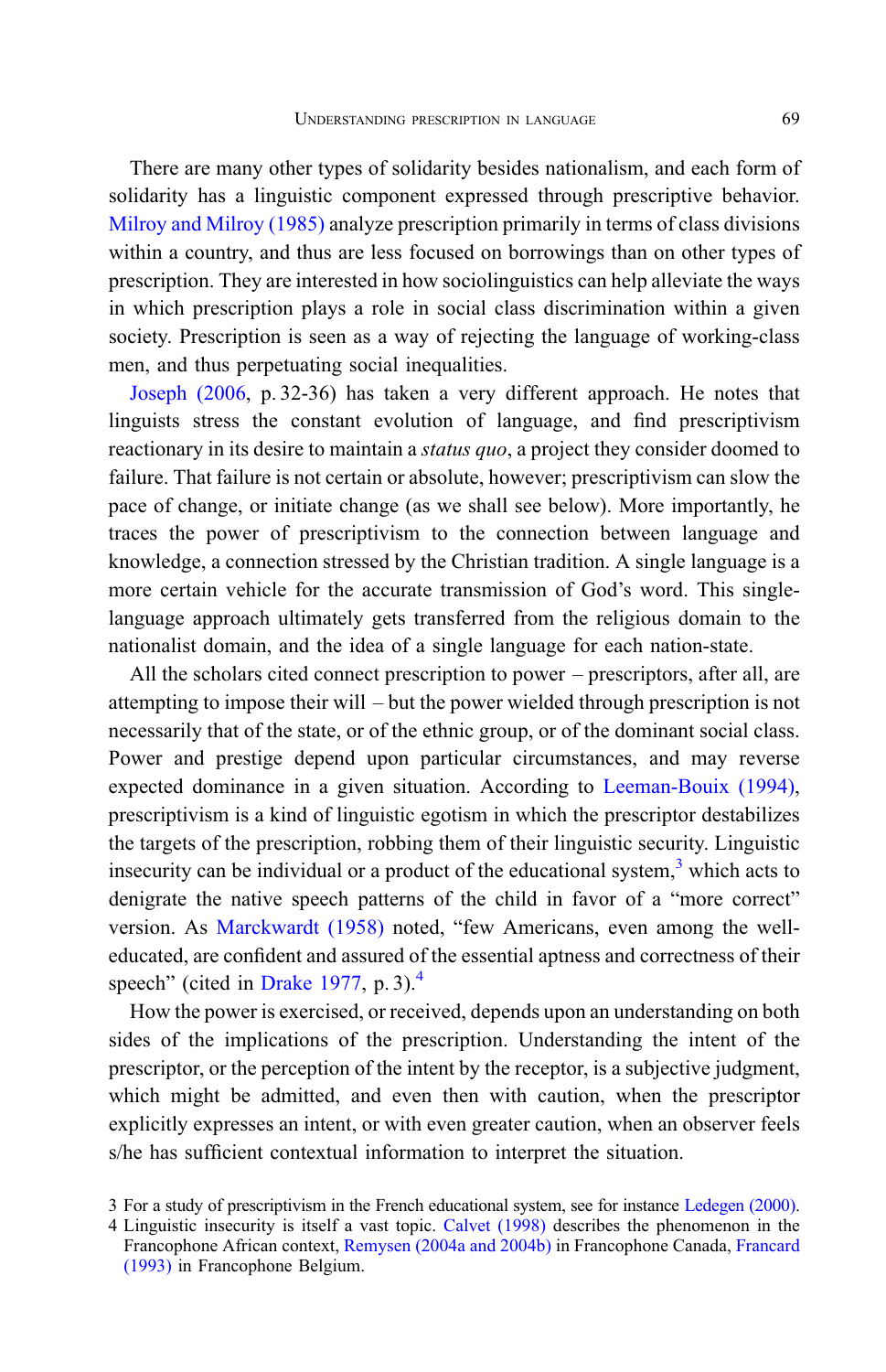The assumption of power is justified by the prescriptor for one of three reasons, according to [Berrendonner \(1982](#page-13-0), p. 55-62): (1) The value of speaking well, whether moral, political, esthetic or sensual. A moral value would attribute incorrect usage to laziness, a political one to disloyalty, the esthetic one to discord, and the sensual one to physical failing (for example, a pronunciation "*mouillée*" or "*pâteuse*"). (2) Social values, whether based on class or geographic dialect. (3) Utilitarian values, based on the functionality of language as a means of communication.

The power relationship is expressed in comments about exceptions or apparent contradictions in a given language: irregular forms, uncommon words or inflections, inconsistencies in the relationship between spelling and pronunciation. We will examine these features more closely below, but it is important to recognize the accuracy of Goffman's observation concerning the criteria of social valuation: "evidence of social worth and of mutual evaluations will be conveyed by very minor things, and these things will be witnessed, as will the fact that they have been witnessed" (cited in [Joseph 2004,](#page-13-0) p. 67).

There is certainly an element of truth to these analyses. How much truth is the question we wish to explore. The way to determine this is not by extracting the most outrageous examples of foolishness that one can find in prescriptive manuals, but by considering their entire contents as a means to comprehending their logic and method. To do this we need to consider:

- the types of sources, their authors and their target audience;
- the social context of the language, placing the usage guidance within a sociolinguistic and a sociopolitical situation;
- the linguistic categories of the errors;
- the types of justification provided for preferring one form over another;
- the ways in which the prescription is phrased;
- the relationship between demonstrated usage and the usage prescribed;
- the demonstrated effect of the prescription.

Let us now look at each of these features, the parameters within them, and what the data concerning them can tell us about the nature of prescription. Many examples will be from the collection we gathered at the National Center for Supercomputer Applications at the University of Illinois. These treat specifically the French tradition since 1800. We collected print copies of several dozen works and digitized a few of them to aid in the analysis. This was a joint project between Institute for Computing in the Humanities, Arts and Social Sciences (I-CHASS) at the University of Illinois and the CNRS laboratory Histoire des théories linguistiques in Paris.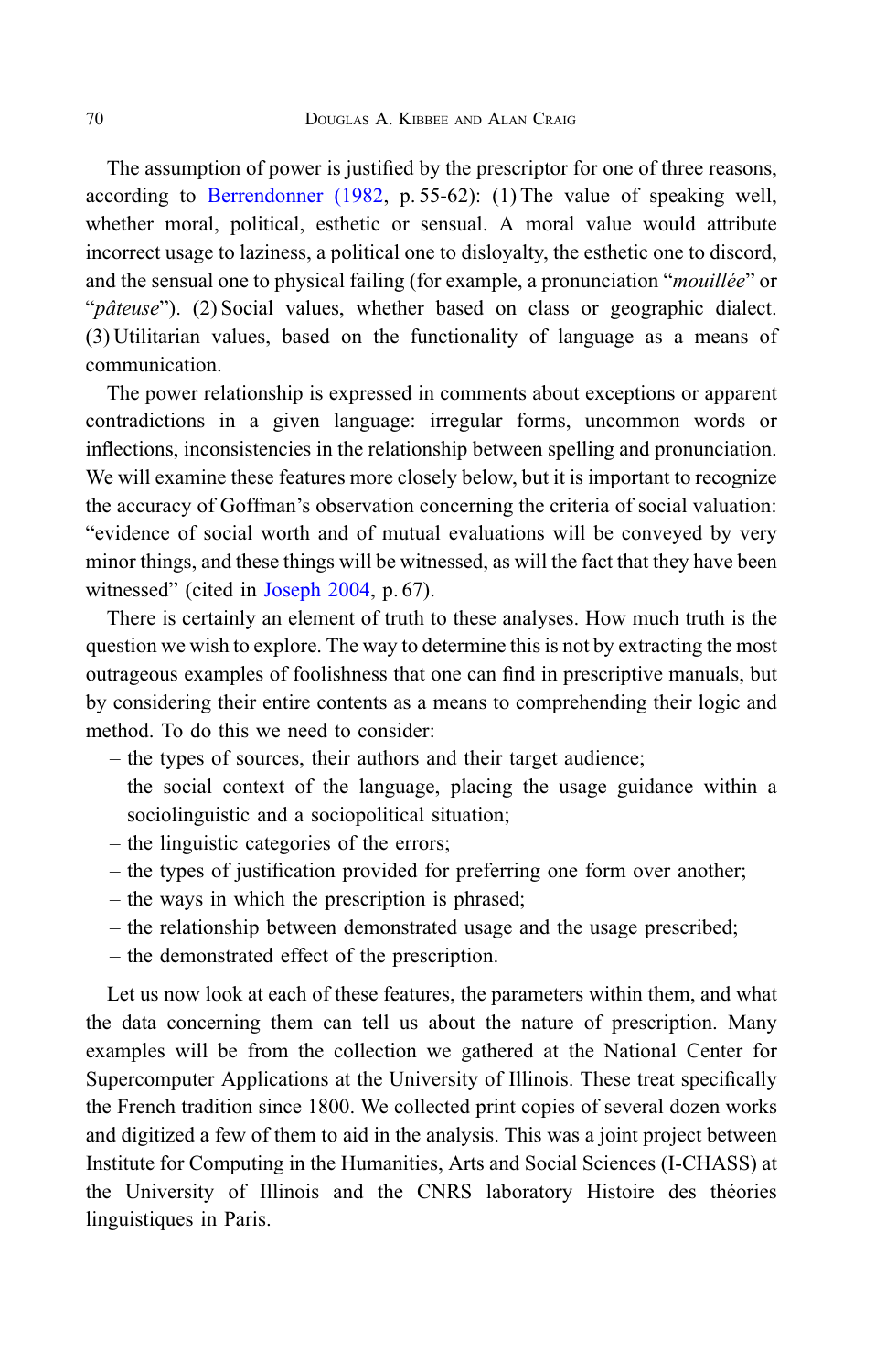Types of sources. Modern linguists' interest in prescriptivism has typically been limited to grammars, dictionaries and collections of remarks about usage. Grammars have claimed purely descriptive status in recent years, but the failure to acknowledge sociolinguistic factors in grammatical description often leads to a type of prescriptivism linguists claim to be avoiding. If a descriptive linguist states, for example, that there are 11 oral and 4 nasal vowels and no diphthongs in French (e.g. [Tranel 1987](#page-14-0), p. 3-4), the many French speakers whose vowel inventory is different are implicitly categorized as errant. As [Walter \(1994\)](#page-14-0) has pointed out, French speakers in France might have between 3 and 6 nasal vowels, and many varieties of French are highly diphthongized (e.g. Québécois). Minus the references to royalty, the language described in descriptive grammars is often not much different from Vaugelas' (1647, a i verso) overtly prescriptive formula that there are two sorts of usage, one good and the other bad: "[le bon usage est] la facon de parler de la plus saine partie de la cour, conformément à la façon d'escrire de la plus saine partie des Autheurs du temps."<sup>5</sup> There has been a reaction in recent years to this criticism, with more recognition on the part of sociolinguistics of the source material for grammars (e.g. [Quirk](#page-14-0) *et al* 1985, p. 15-33).

Prescriptive remarks are frequently found in dictionaries, particularly in the form of usage markers. Usage markers can be quite diverse, are not necessarily used with consistent meaning, and are not all prescriptive in nature. [Wooldridge \(1977\)](#page-14-0) created a five-part typology of such words: temporal, dialectal (spatial), dialectal (social or professional), stylistic, quantitative. $6$  Typical examples from the French tradition would be familier "familiar", bas "lower class", vieilli "old-fashioned", "dated", provincialisme "regional", rare "rare". Issue 9 of Lexique is devoted to the topic of "les marques d'usage dans les dictionnaires (xvIIe-xvIIIe siècles)".

In 1961 the Webster's Third new international dictionary removed most usage markers, declaring itself descriptive not prescriptive. In reaction, the American heritage dictionary created a usage panel that would decide which labels to put on which words. This attempt at transparency and linguistic democracy is somewhat tempered by the fact that the panel is heavily weighted towards highly educated

<sup>5</sup> Berrendonner (1982, p. 14) remarks that "derrière les professions de foi anti-normatives que ces textes[grammaires descriptives] exposent bruyamment se dissimulent souvent sous couvert de « descriptivisme » des procédés pragmatiques, et même des affirmations, tout aussi « normatifs » que ceux des grammairiens traditionnels".

<sup>6</sup> [Barnbrook \(2005](#page-13-0), p. 190-191) cites other classificational schemes, by [Landau \(2001](#page-14-0)<sup>2</sup> [1984]) and [Malmkjaer \(1991\).](#page-14-0) Wooldridge's "temporal" corresponds to Barnbrook's "currency"; similarly, "spatial" = "regional" or "diatopic"; "social and professional" = "technical" or "diatechnical"; "stylistic" = "diaintegrative" or "diastratic". Wooldridge's "quantitative" has no equivalent in their typology, but they add "slang", "taboo", and "insult" as distinct categories. Such categories are not clearly distinguished, and words could easily belong to several categories, being, for instance, both regional and taboo (e.g. "shite").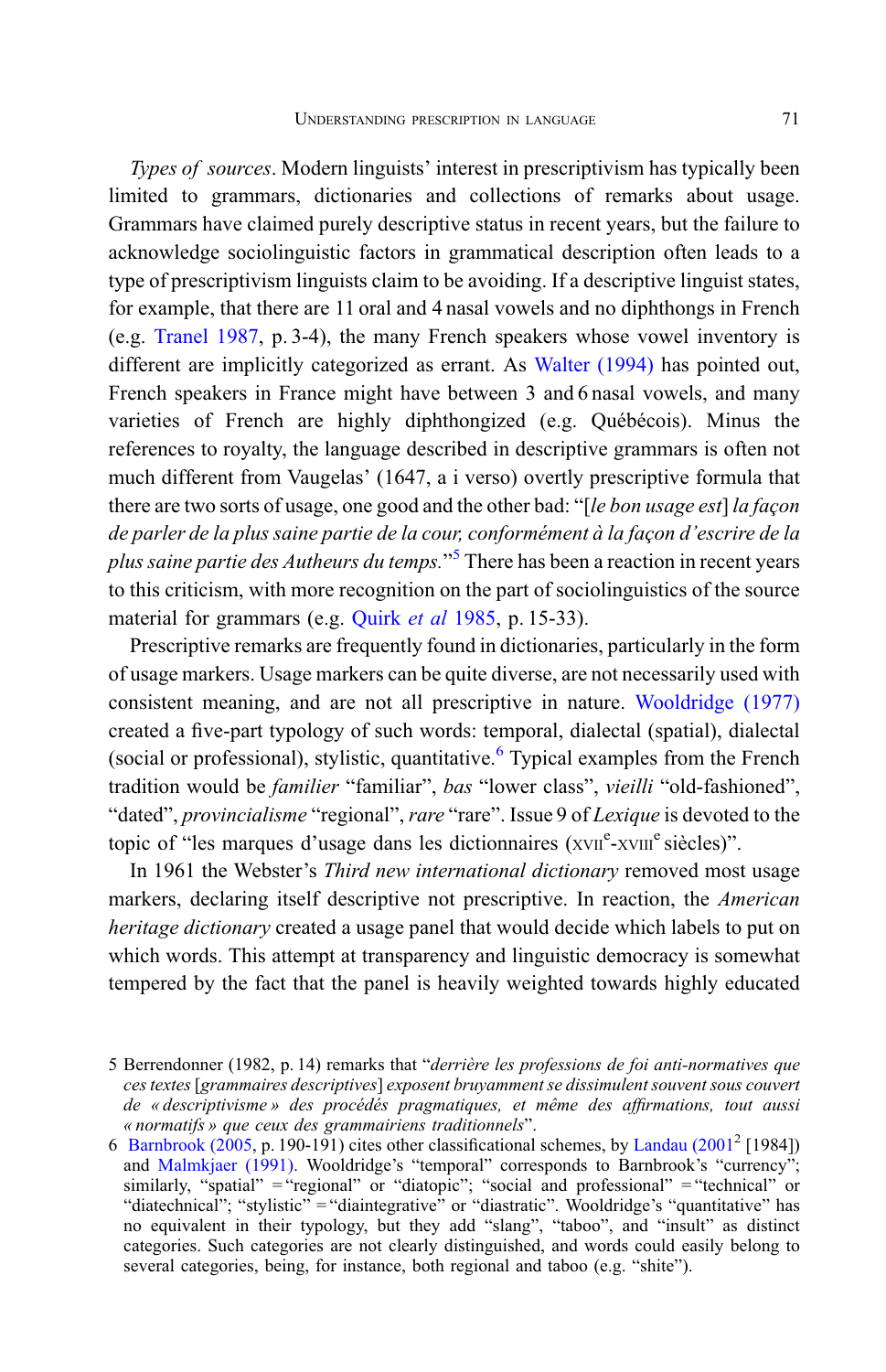writers and other intellectuals (see [Wolk 1972\)](#page-14-0), but at least we know in each case what the vote was and can decide if educated speakers' opinions are split evenly or tilted towards one alternative or another.

A third type of source is the usage manual, itself often organized in an alphabetical dictionary format. These works are overtly and uniquely prescriptive, although the authors may claim to be merely descriptive. [Vaugelas \(1647\),](#page-13-0) for example, claims to be simply recording usage at the court, but the purpose of his remarks is to elaborate on Malherbe's restrictions on proper usage. This tradition in France continues to the present day with works such as [Laygues \(2003\)](#page-13-0) and [Aristide \(1989\).](#page-12-0)

A fourth source is official governmental interventions concerning language use. The commissions terminologiques in France, which were started in 1970, and the ministerial decrees that they have produced are typical examples. These have resulted in the publication of numerous ministerial brochures, as well as the compilation Dictionnaire des termes officiels de la langue française ([DGLF 1994](#page-13-0)). Here we consider only "corpus planning" (prescribing the use of particular words or forms), though this is frequently part of "status planning" (giving one language or dialect functional preference over others).

A fifth source is columns and letters to the editor concerning usage found in periodicals. Some of these periodicals are devoted entirely to questions of proper usage, such as the *Journal de la langue française* in the first half of the 19th century, the Courrier de Vaugelas which ran for a decade in the second half of that century, and Défense de la langue française, started in the late 1950s and continuing to this day. Others are daily or weekly newspaper columns in the mainstream press. Quemada (1972) led a team investigating "Chroniques de langage" published in newspapers during the period 1950-1970. More recent columns of this sort are William Safire's "On language" in the New York Times Magazine, and the "Langue" sauce piquante" blog in Le Monde.<sup>7</sup> These journalists are the "language mavens" attacked by [Pinker \(1994\)](#page-14-0).

These sources are professional or semiprofessional commentaries on usage, composed by people who are trained linguists (grammarians, lexicographers), teachers, or other educated writers. They are aimed at a broad audience. Harder to capture, but no less interesting, are the countless instances of informal correction. We can identify some examples from corpora such as the following found in the ARTFL database:

> Parlez nettement ! Articulez ! Vous ne dites pas « papa », vous dites « vava », par mollesse. Et c'est honteux. (Georges Duhamel, Le jardin des bêtes sauvages, 1934, p. 53; from the ARTFL database).

7 See the blog's webpage [<http://correcteurs.blog.lemonde.fr>].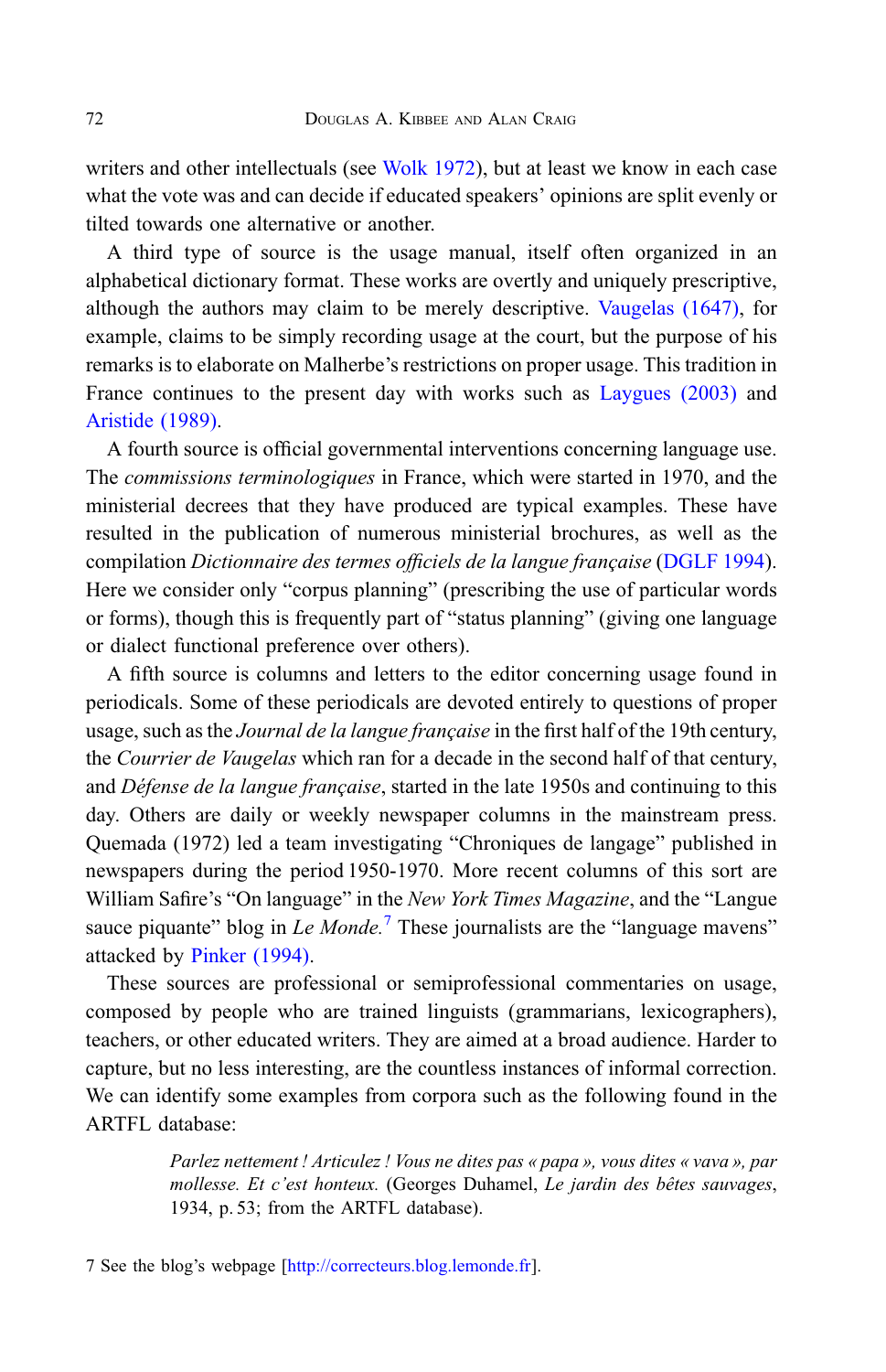From these literary examples we can sometimes see the reaction of individuals to correction, which is generally lacking in the other types of sources, as illustrated in this exchange from a 19th-century novel:

> On me l'a montré un jour dans le phaéton qu'il conduit lui-même à quatre chevaux.  $-Tu$  devrais dire qu'il conduisait... – Pourquoi ? – Parce qu'il est mort.  $–$  Rah ! (Ponson du Terrail, Le club des valets-de-cœur.  $2^e$  partie. Turquoise la pécheresse, 1859, p. 91; from the ARTFL database).

As more corpora become available and our search mechanisms become more precise, our access to a broader variety of prescriptive statements will become easier, thus enriching our understanding of prescriptive phenomena.

The social context of the language. Prescriptive efforts are inextricably bound with the prescriptors' perceptions of the status of their language. While the prescription itself is corpus planning, the motivation is frequently one of status planning. At a time when endangered languages are a worldwide concern, it is not uncommon for prescriptivists to view the use of non-standard forms or borrowed words as a threat to the very life of the language, as we noted in the Belorussian example cited earlier. However, it is important that we understand for each prescriptivist, for each period, and for each language tradition, how the social and political context is expressed, and what each prescriptivist text can tell us about changing attitudes. Are borrowings from one language more acceptable than borrowings from another? Is that preference based on historical connections, contemporary politics or some other factor? In France, borrowings and the expansion of synonyms were widely accepted in the first half of 16th century, but rejected in the second half of the century (for example, in Henri Estienne's Deux dialogues du nouveau langage françois italianizé et autrement desguizé, principalement entre les courtisans de ce temps, 1578). In England, the Saxonist movement that rejected borrowings from Latin and French was a by-product of hostility towards France and towards Catholicism, but by the end of the 17th century had shifted towards a less insular perspective ([Kidd 1999,](#page-13-0) p. 222; [Jones 1953,](#page-13-0) p. 214-271).

The political situation of the francophone population of Québec has led to different prescriptive recommendations than those of the French government. For example, the French equivalent of "podcasting" in Québec is *baladodiffusion*, and in France diffusion pour baladeur. The provincial government explicitly rejected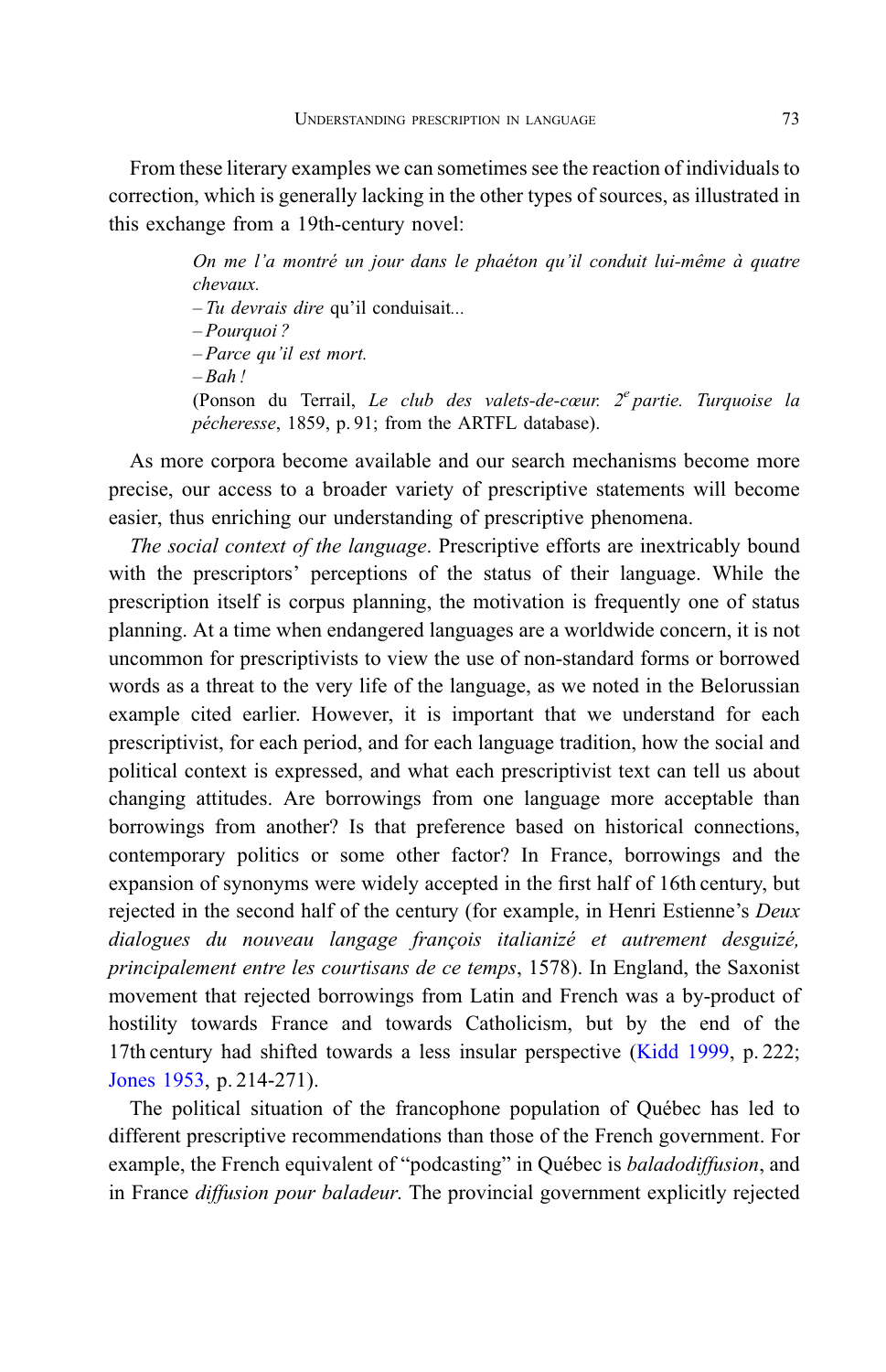the French neologism, calling it too descriptive, incapable of producing derivative words, and already superseded by the term created in Québec. $8$  In general, the terminologists in Québec have been less accepting of calques than their French counterparts, at least in part because of historical concerns about the domination of English. What both countries agree on is the need to avoid the pure Anglicism "podcasting" or the simple addition of a French ending to the English root, podcastage.

Thus a broad and complete study of prescriptive behavior would help us to understand the interplay between identity-related social forces and prescriptivism. These may be nationalist, as [Thomas \(1991\)](#page-14-0) emphasized in his book, but they can have other motivations as well. With a broad-based approach that covers multiple language traditions, over an extended history, from a variety of types of sources, our conclusions in this regard can be scientifically validated, rather than impressionistic.

The linguistic categories of the errors. In order to compare the focus of prescriptivists through the ages we<sup>9</sup> have created a classification of types of errors. The broad categories of orthography, pronunciation, morphology, syntax, lexical/ semantics, and sociolinguistics are further elaborated, so that we can see, within syntax for example, how many prescriptive remarks are devoted to subject-verb agreement, how many to word order, and so forth. Within sociolinguistic comments temporal, spatial and social (both by profession and by class) variation can be identified and compared.

Types of justification. Purism, defined as the desire to keep foreign elements out of a language, is one reason to prescribe one form over another, but many other reasons are expressed in the texts – and many linguistic decrees are not accompanied by any justification. The purist strain is sometimes presented in the form of an etymological argument: one should use a certain form because it has the longest history in the language. Etymology can also be invoked in morphological and orthographic debates, for instance insisting that a noun be of a specific gender because it had that gender in the source language. Selecting the gender of French nouns derived from Greek nouns ending in  $-e$  in their French form is a frequent source of uncertainty for French speakers; the prescriptivists cite the etymon for

<sup>8</sup> "En raison de sa forme trop descriptive, plus difficilement implantable, de son inaptitude à produire des dérivés adéquats et d'une concurrence inutile avec le terme baladodiffusion, déjà utilisé par un grand nombre d'usagers du Québec et de la francophonie, le terme diffusion pour baladeur n'a pas été retenu pour désigner le présent concept." [\(OQLF 2013](#page-13-0)).

<sup>9</sup> E-Jung Choi and Caron have been instrumental in elaborating this classification scheme. Another is proposed by [Quemada \(1970\)](#page-14-0) in his collection of remarks on language found in the press.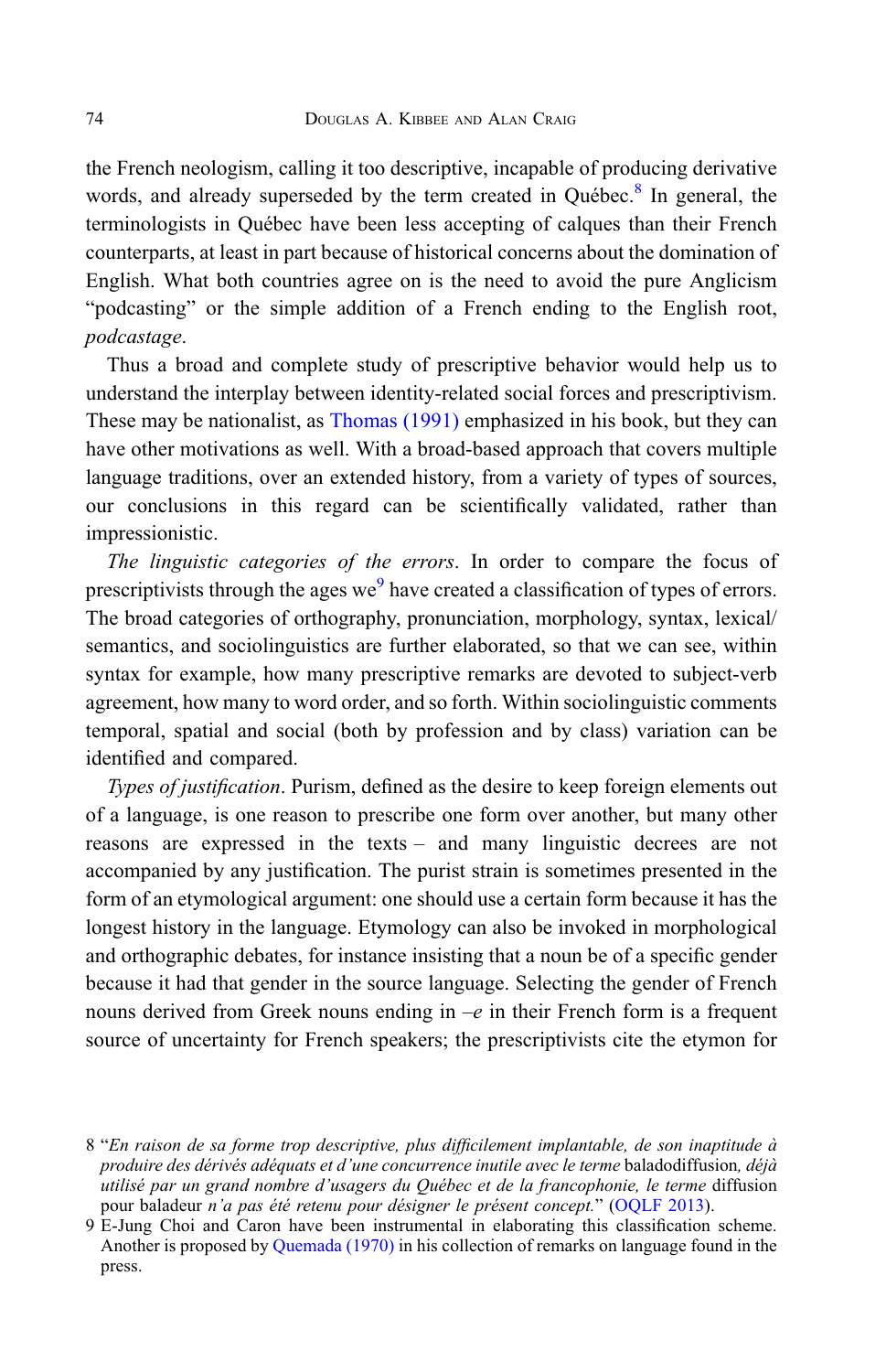guidance, though there are cases where the etymological gender has clearly been superseded by usage.<sup>10</sup>

Prescription can also be justified on the basis of usage, both general – a kind of democratic principle more often invoked than followed – and specific to a class, or group of linguistic models, literary or social. In this regard a list of authors and other authorities cited is an important contribution to understanding the nature of prescription, along with an indication of whether the authors are considered positive or negative evidence. [Biscarrat \(1835,](#page-12-0) p. 94) cites two authors concerning the correct auxiliary verb to form compound past tenses of *courir* "to run":

> Courir se construit avec l'auxiliaire avoir. Racine a dit cependant : Il en était sorti lorsque j'y suis couru.

Je doute fort, dit l'abbé d'Olivet, qu'il en soit du simple courir comme de son composé accourir. On dit indifféremment, j'ai accouru, je suis accouru. Mais je suis couru me paraît une de ces distractions dont les meilleurs écrivains ne sont pas toujours exempts.

Racine is the source of the negative example, while d'[Olivet,](#page-13-0) author of Remarques sur la langue françoise (1767), is another grammarian citing unnamed literary transgressors.

"Reason" is another justification, which can mean analogy to another construction, or the logic of a particular construction. In opting for a silent  $\langle s \rangle$  in the word "*mœurs*" (and condemning the practice of some actors of his period), [Blondin \(1823,](#page-12-0) p. 57) declares this pronunciation "suivant la raison et suivant l'Académie, de l'autorité de laquelle les comédiens français ressortissent plus que personne". Reason as in logic is the source of Dupleix's distinction between furie and fureur. [Vaugelas \(1647,](#page-13-0) p. 449) argues that reading good authors will be enough to help readers determine which term to use, but [Dupleix \(1651](#page-13-0), p. 279) argues for a specific difference, concluding "Cete distinction prise de la Logique plustost que de la Grammaire est souvent necessaire en pareilles rencontres".

The phrasing of prescription. While some prescriptions are absolute and unbending, even a cursory look at a few of the usage manuals makes it clear that many degrees of certainty are expressed in acts of prescription. In French we can point to a continuum ranging from the firmness of an imperative (*ne dites pas...*) or the modal falloir (il faut/ne faut pas), to less confrontational constructions, such as on dit, or on devrait dire. Much of the battle between Dupleix and Vaugelas can be captured in the effect of the adverb *indifféremment*, with Dupleix stating on dit indifféremment (meaning that two options were equally valid), while Vaugelas would insist, by the

<sup>10</sup> Énigme, neuter in Greek and Latin (*aenigma*), was frequently masculine in the 16th century, but was generally considered feminine by the end of the 17th century; 19th-century prescriptivists all call for feminine, e.g. [Biscarrat \(1835,](#page-12-0) p. 161): "ÉNIGME, s.f. Quelques personnes font à tort ce substantif masculin, et disent; UN ÉNIGME. Dites UNE ÉNIGME".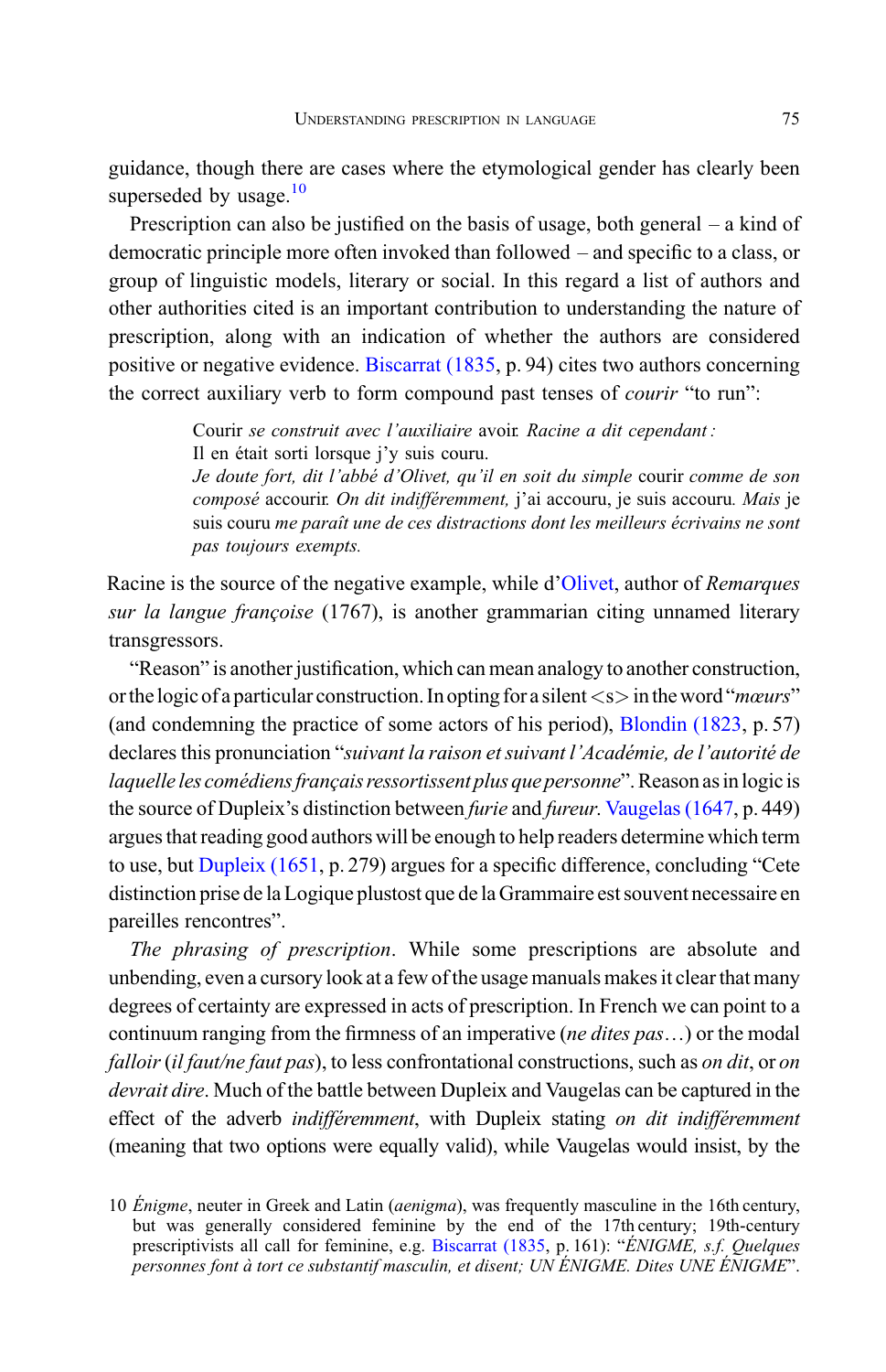omission of the adverb (stating simply *on dit*) that only one was acceptable in court society. At the strong end there is complete interdiction of a particular form, softening to an obligation (more or less insistent), then to a recommendation, a reasoned preference, and finally, at the other end, complete tolerance.

Many prescriptivist manuals condemn the use of *malgré que* as a synonym of quoique, but the nature of the prescription varies from text to text, as expressed by the phrasing of the prescription. At the strong end we find:

> Cette locution [malgré que] n'est pas françoise [\(Molard 1810](#page-13-0), p. 170) Ne dites pas… ([Michel 1807,](#page-13-0) p. 40) On ne peut pas dire... (Laveaux  $1822^2$  [1818], II, p. 173) Dans aucun cas, malgré ne peut être suivi d'un que conjonctif [\(Blondin 1823](#page-12-0), p. 54)

The opposition weakens a little in some other formulations, as it is admitted that one does see or hear the expression, but it is considered archaic or regional or simply lower class:

> Malgré que est une expression dont ne se sont servis nos bons écrivains. [\(Sauger-](#page-13-0)Préneuf  $1843^3$  [1825], p. 51)

> Malgré que, qui était français dans le 17e siècle, ne l'est plus ; il a été remplacé en France par quoique et bien que ; mais nous le conservons en Suisse. ([Guilbert](#page-13-0) [1858](#page-13-0), p. 144)

> Ne dites pas : « Malgré que » je sois malade, il fait du bruit. « Quoique » je sois malade... Beaucoup de personnes cherchent aujourd'hui à remettre en usage l'ancienne tournure malgré que, tombée en désuétude depuis le *XVII<sup>e</sup>* siècle, et remplacée par quoique, bien que, encore que, lors même que, etc. Nous ne voyons aucun avantage à cette tentative de régression : les courants du langage ne se remontent pas. (Joran  $1915^2$  [1911], p. 83-84)

> Malgré que au sens de quoique est considéré par certaines gens comme élégant et archaïque. Là gîtl'erreur. Il appartient aulangage populaire etl'on n'entrouve pas d'exemples avant certains auteurs lâchés du xvIII<sup>e</sup> siècle. Casanova en est farci. Jusqu'à nouvel ordre, malgré que est de la langue concierge, bien qu'on puisse expliquer par une analogie toute simple l'abus de cet emploi.

> M. Clédat a voulu l'autoriser au nom de la science. M. Gide au nom du naturel ; M. Paul Souday, M. Jacques Boulenger ont défendu les positions de l'art de l'usage littéraire. Je ne saurais retracer en détail leurs arguments excellents. [\(Thérive 1929,](#page-13-0) p. 140-141)

More recently prescription has changed to tolerance, albeit with some recognition of others' condemnation:

> L'académicien Lancelot<sup>11</sup>, qui fut un des pépères de la Grammaire illustre des illustres de la Coupole, appelait tout spécialement l'attention de Xavier sur

<sup>11</sup> Lancelot was the pen name of Abel Hermant, a writer elected to the Académie française, and expelled from the Académie in 1945 for his collaboration with the Nazi occupation. He was the author of the cited Xavier ou les entretiens sur la grammaire française (1923).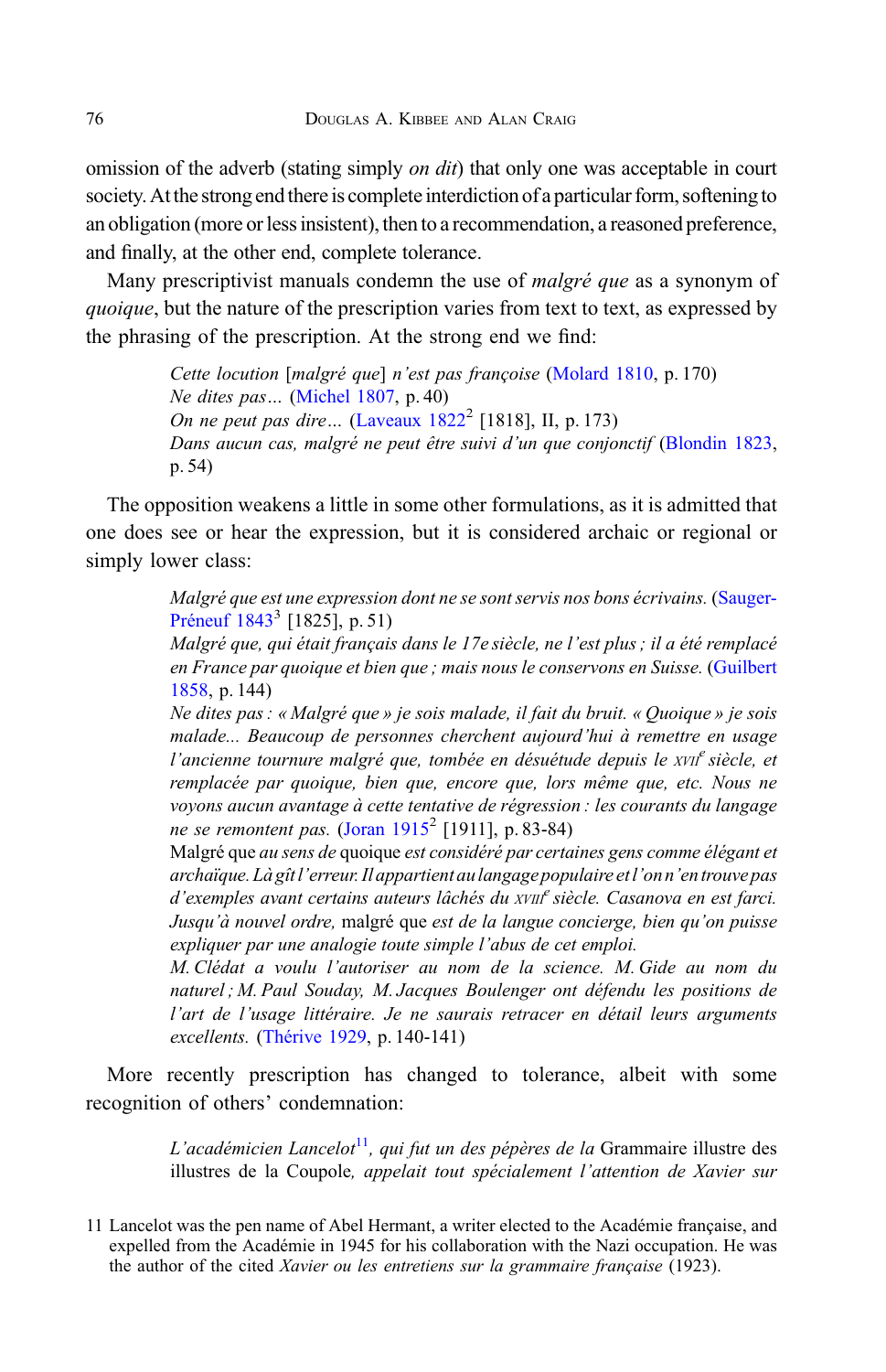malgré que (p. 261) et lui apprenait avec majesté que « c'est une faute de prendre malgré que pour quoique. »

Oui, mais l'Académie, Littré et Lancelot proposent, les Académiciens disposent. Veuillez les ouïr un moment : « Malgré qu'elle eût la bouche bonne et le corps souple... » (H. de RÉGNIER, de l'Ac. fr., Le Mariage de Minuit, p. 31). « Malgré qu'il fût bien comique parfois, son amoureux... Malgré qu'il fût ponctuel, personne n'avait fait de réflexions sur son absence... » (G. LECOMTE, de l'Ac. fr., Les cartons verts, p. 10 et 487, Fasq., 1901).

Il est vrai que Lancelot pourra vous dire à ce propos ce qu'il disait au sujet de vis-à-vis de employé au sens de envers, à l'égard de : « Cette façon de parler est hélas ! usuelle et les Académiciens mêmes l'emploient, mais l'Académie en corps le condamne, c'est l'essentiel. » (Xavier, p. 244).

Et des gens simples répondront tout bêtement : A quoi qu'ça sert de prendre en groupe des décisions savantes, si chaque membre du groupe a le droit de s'en moquer ?... Les députés peuvent-ils, comme citoyens, se gausser des lois qu'ils votèrent comme parlementaires ? Et le Préfet de police, qui se balade en auto, n'est-il pas soumis au code de la route ? ([Le Gal 1932,](#page-13-0) p. 70-71)

[...] la première de ces fautes est tout simplement l'emploi de la locution conjonctive malgré que, qui, en bonne règle, ne devrait s'employer qu'avec le verbe avoir (malgré, c'est-à-dire mauvais gré, que j'en aie). Faute vénielle, en vérité, et qui est passée dans l'usage. Gide lui-même, dans une lettre à Paul Souday (Incidences), a déclaré que si cette « expression était fautive hier, elle a cessé de l'être. Elle ne se confond pas avec bien que, qui n'indique qu'une résistance passive ; elle indique une opposition ». Il faut reconnaître que cela est fort bien vu. ([Aristide 1989](#page-12-0), p. 278)

Although these excerpts make it appear that there is a linear progression towards tolerance  $-$  and this is certainly a general tendency in the French tradition  $-$ , there are in fact very recent examples of total interdiction. It is only through a thorough study of a large corpus of prescriptive works that we can find patterns and tendencies, and make the study of prescriptivism a matter of scientific inquiry.

Usage and prescription. The construction of digitized corpora offers us a remarkable opportunity to compare prescriptions to usage. Frantext/ARTFL is a collection of thousands of published books, mostly literary, throughout the history of the French language. The search capacity allows scholars to compare usage of disputed forms in specific time frames, so that we can determine how the prescription relates to the usage of the time it is issued. There are obvious limitations: the texts digitized are mostly literary or written by other intellectuals of the period. The database is thus a reflection of a particular usage, though such authors might occasionally try to imitate more popular forms of the language. The corpus is particularly useful for judgments about the currency of a particular word: if a word is described by a prescriptivist as archaic, the historical record of its usage can help us understand the context of the remark, and its accuracy. [Jullien \(1853](#page-13-0), p. 46) claims that débours is outmoded, replaced by déboursés. ARTFL shows us that during the 19th century déboursés is used 14 times in the 897 works included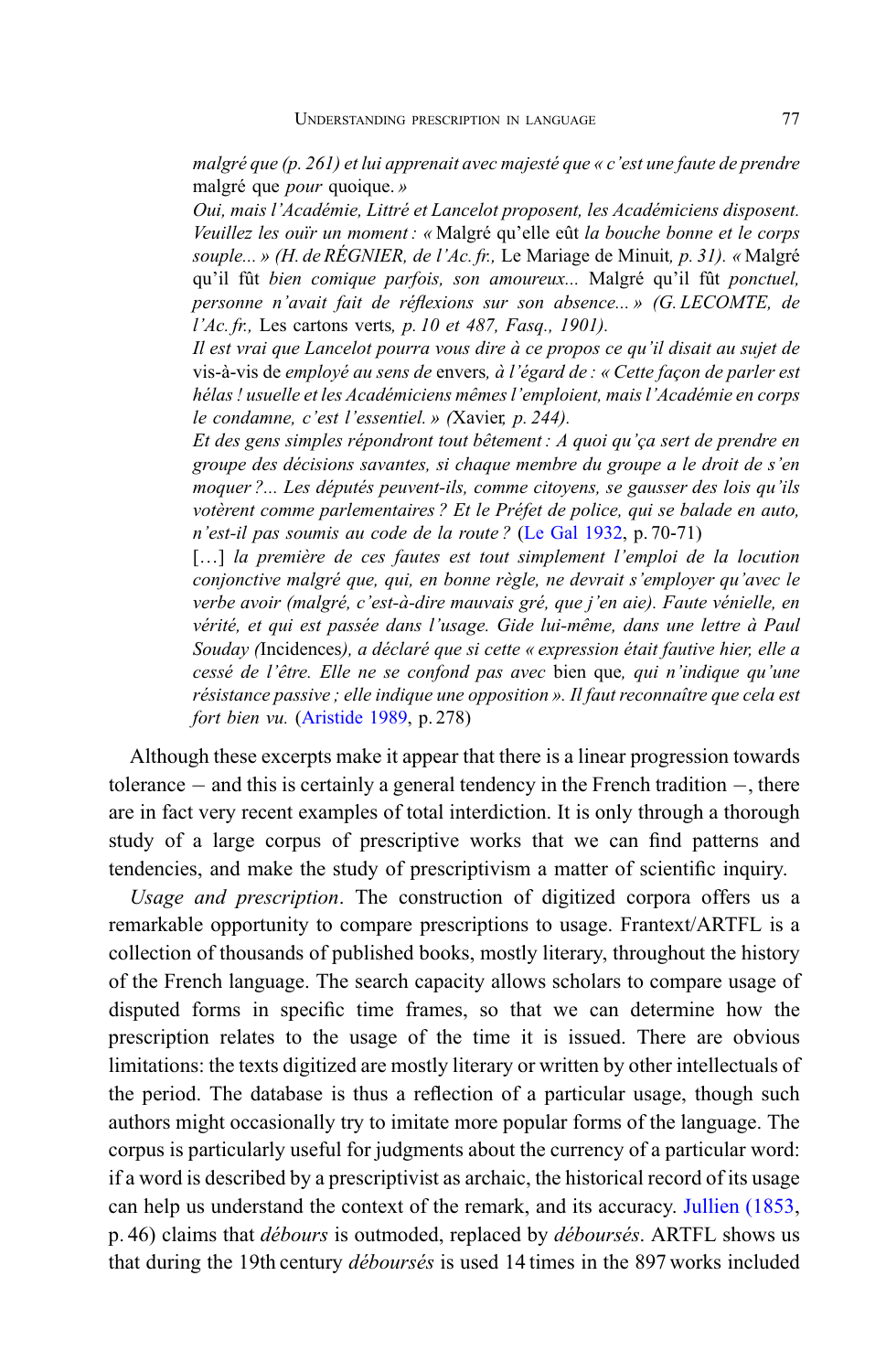from that period, distributed fairly evenly across the century, and by the most renowned authors (Stendhal, Balzac, Hugo, Flaubert, Zola, among others). Débours is used 10 times, predominantly by Balzac in the 1840s (4 of the 10 examples). Jullien (ibid., p. 94) also tells us that moyennant que is not acceptable (suggesting the alternatives *pourvu que* or  $\dot{a}$  *condition que*). ARTFL shows that the condemned expression is used a half-dozen times during the 19th century, mainly by Charles Nodier in the 1830s. Pourvu que is used 776 times in the same period, and  $\dot{a}$  condition que 102 times. Clearly Jullien has captured the sentiment of the time.

[Caron \(2002\)](#page-13-0) has exploited this resource to demonstrate a critical period for the transformation of the norm in the period 1610-1620, developing a concept that he terms a chronolecte. He studies a number of features showing variation in the 16th century, in which the variation virtually disappears after 1620. Many of these are thus *faits accomplis* by the time of Vaugelas' *Remarques* in 1647, though still challenged by representatives of the older generation, such as Dupleix.

The effectiveness of prescription. The comparison of usage and prescriptions provides indirect evidence of the effectiveness of prescriptivism. Does language behavior change after the publication and dissemination of prescriptive rules? Alternatively, do prescriptive rules simply confirm usage that has already been established? Orthodoxy in linguistics would tell us that prescriptivism does not work, or only in rare exceptions. The efforts of the terminological commissions and the language academies are widely mocked, particularly by linguists in countries that lack these institutions. However, prescriptivism clearly does work in some instances. The widespread use of alternatives to the "masculine generic" in English is one example of success, as are the successful implantation of words such as ordinateur and logiciel in French. Scientific evaluation of success has been scarce, but not totally lacking. [Langer \(2001\)](#page-14-0) studies the effect of grammatical writing on the use of the German auxiliary tun in Early New High German. He picked this feature because certain uses of the auxiliary remain widespread in colloquial or regional usage, but have disappeared in standard usage. Comments about the construction began to appear, first stigmatizing it in poetry early in the 17th century, then, in all genres in the late 17th century, with the label "regional" attached to the condemnation in the 18th century and then "lower-class" by mid-century. The subsequent disappearance of the structure in published work is indicative, then, of the success of prescriptivism.

While Langer concentrated on syntactic questions internal to German, another example of research on the effectiveness of prescriptivism is found in the collective work directed by Loïc Depecker, and commissioned by the Délégation générale à la langue françoise (DGLF). This focused on the success of efforts to supplant specific vocabulary items borrowed from English by French words, the terms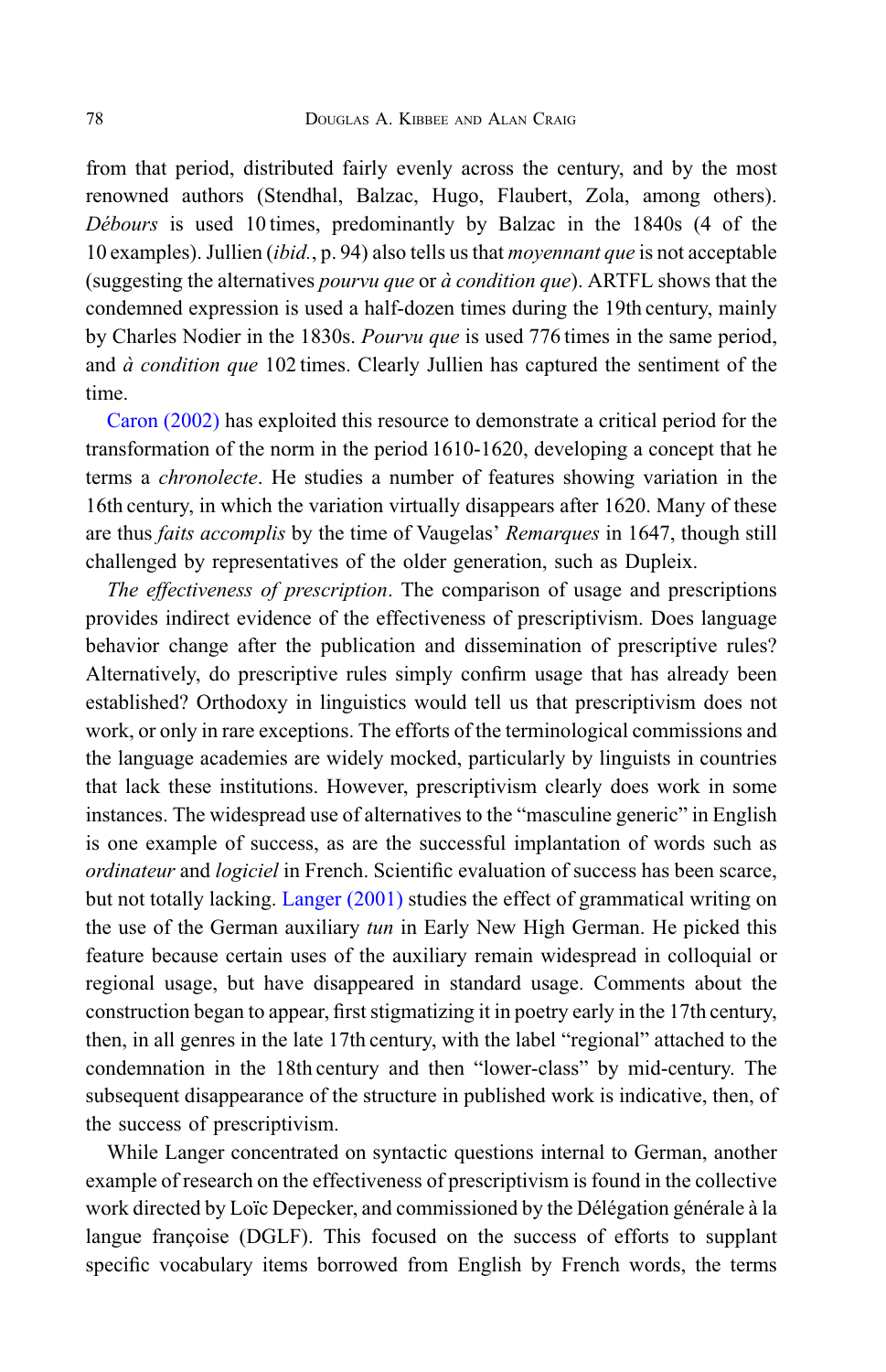<span id="page-12-0"></span>proposed by the terminological commissions between their creation in 1970 and the beginning of the study in 1991. The terminological commissions work primarily in technical vocabulary, as reflected by the subject areas studied: computer science, broadcasting and advertising, aerospace, health and medicine, and genetic engineering. Some of these terms have extended into popular usage; in these instances, the English term has often been unshakable (e.g. "prompter", for which the official suggestion is télésouffleur). For those terms confined to specialists working in a specific scientific domain, the chances of success are greater, though not assured (for example, few appear to use éveinage instead of "stripping" [varicose veins]). The techniques used in this study include analyses of dictionaries, technical documents, and questionnaires addressed to specialists in the field.

More general studies, including all the varieties of prescriptive comments (morphological, phonological, semantic, etc.), in addition to the syntactic and lexical studies discussed above, would be a logical outcome of the creation of an extensive database of prescriptive materials. Combining that database with the linguistic corpora appropriate for each linguistic tradition will allow us to evaluate the role that prescriptivism plays in language change. Thus we can replace the assumption that prescription is unnatural with a new conception of language change that incorporates all the influences upon that process, without a priori exclusions.

### **CONCLUSIONS**

Our proposal then is to build a database of prescriptive materials that allows us to study prescription in a scientific manner. Combining searches based on the features we have described above in a relational database will allow us to see correlations and tendencies that previous work on prescriptivism has not uncovered. Such a project will allow us to distinguish national attitudes and traditions concerning prescriptive behavior in language, as well as changes over time of such attitudes. Thus we can replace stereotypical assumptions that mark discussions of prescriptivism both in professional linguistic literature, and in more popular venues.

#### **BIBLIOGRAPHY**

#### Prescriptive works

- Aristide [Maurice Chapelan], 1989. La langue française dans tous ses débats, Paris, F. Bourin.
- Biscarrat, Félix, 1835. Nouveau manuel de la pureté du langage. Revu et augmenté par A. Boniface, Paris, Librairie encyclopédique de Roret.
- Blondin, Jean-Noël, 1823. Manuel de la pureté du langage, Paris, The author.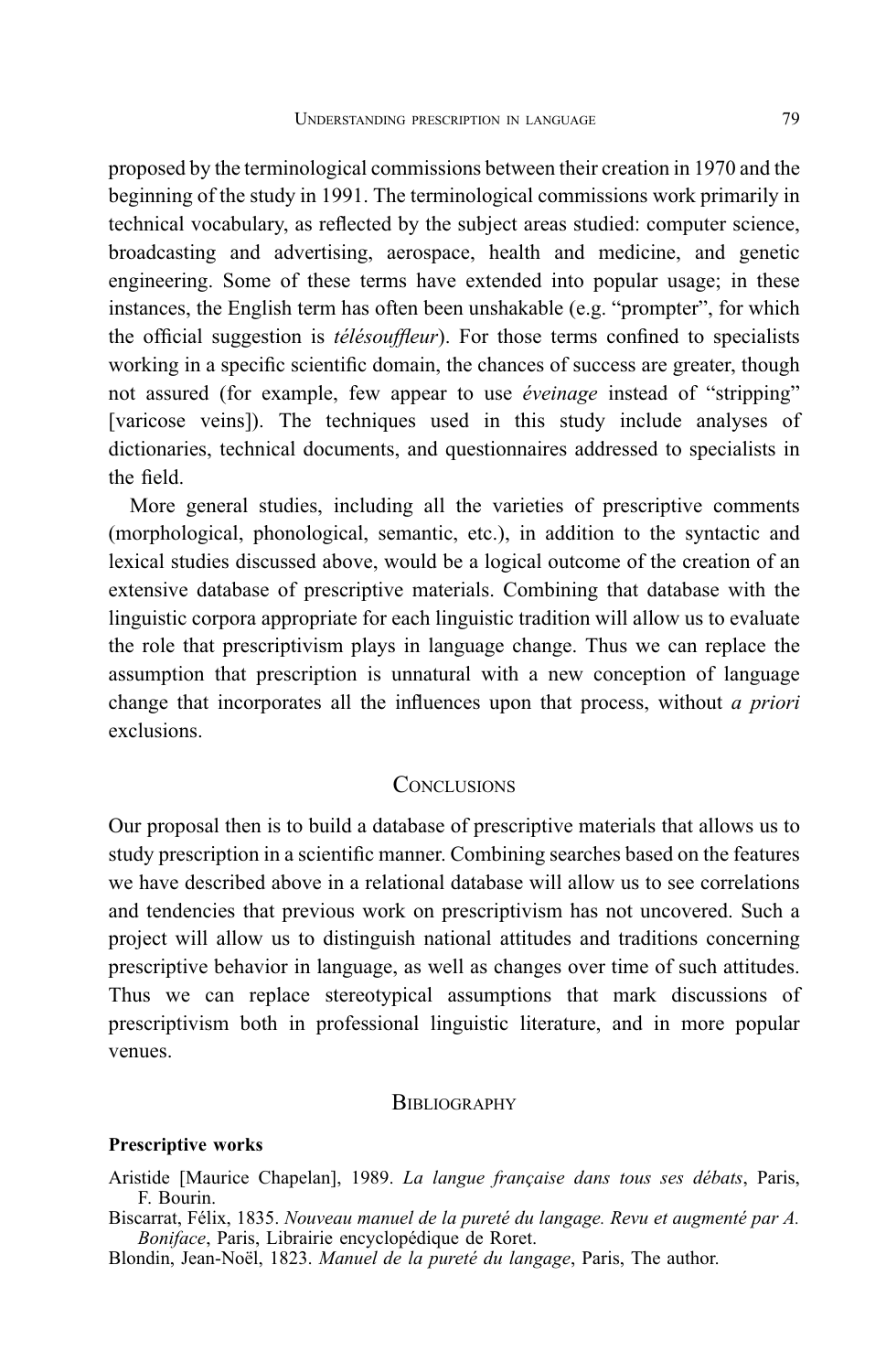- <span id="page-13-0"></span>DGLF, 1994. Dictionnaire des termes officiels de la langue française, Paris, Journal officiel de la République française.
- Dupleix, Scipion, 1651. Liberté de la langue françoise dans sa pureté, Paris, Bechet.
- Guilbert, Alphonse, 1858. Glossaire neuchâtelois, ou, Fautes de langage corrigées, Neuchatel, C. Gerster.
- Joran, Théodore, 1915<sup>2</sup> [1911]. Le péril de la syntaxe et la crise de l'orthographe : recueil de locutions vicieuses, dressé par ordre alphabétique, Paris, Savaète.
- Jullien, Bernard, 1853. Le langage vicieux corrigé. Liste alphabétique des fautes les plus ordinaires dans la prononciation, l'écriture et la construction des phrases, Paris, Hachette.
- Laveaux, Jean-Charles, 1822<sup>2</sup> [1818]. *Dictionnaire raisonné des difficultés grammaticales* et littéraires de la langue française, Paris, Ledentu.
- Laygues, Bernard, 2003. Évitez de dire... Dites plutôt..., Paris, Albin Michel.
- Le Gal, Étienne, 1932. Cent manières d'accommoder le français. Un divorce attristant entre les académiciens, l'Académie, M. Toulemonde et la syntaxe, Paris, Nouvelle librairie française.
- Michel, Jean-François, 1807. Dictionnaire des expressions vicieuses usitées dans un grand nombre de départemens, Paris/Nancy, Le Normand/Colas/Vigneulle/Bontoux.
- Molard, Étienne, 1810. Le mauvais langage corrigé, Lyon, Yvernault & Cabin.
- Olivet, Pierre-Joseph, 1767. Remarques sur la langue françoise, Paris, Barbou.
- OQLF 2013: Office québécois de la langue françoise, 2013. "Baladodiffusion" [\[https://www.oqlf.](https://www.oqlf.gouv.qc.ca/ressources/bibliotheque/dictionnaires/terminologie_blogue/baladodiffusion.html) [gouv.qc.ca/ressources/bibliotheque/dictionnaires/terminologie\\_blogue/baladodiffusion.html](https://www.oqlf.gouv.qc.ca/ressources/bibliotheque/dictionnaires/terminologie_blogue/baladodiffusion.html), consulted on Aug. 22, 2019].
- Sauger-Préneuf, François, 1843<sup>3</sup> [1825]. Dictionnaire des locutions vicieuses usitées dans le midi de la France, Limoges, Ardillier.
- Thérive, André, 1929. Querelles de langage, Paris, Librairie Stock.
- Vaugelas, Claude Favre de, 1647. Remarques sur la langue françoise utiles à ceux qui veulent bien parler et bien escrire, Paris, Veuve Jean Camusat et Pierre le Petit.

#### Secondary literature

- Barnbrook, Geoff, 2005. "Usage Notes in Johnson's Dictionary", International journal of lexicography 18, 189-201.
- Berrendonner, Alain, 1982. L'éternel grammairien. Étude du discours normatif, Berne, Peter Lang.
- Bopp, Franz, 1816. Über das Conjugationssystem der Sanskritsprache in Vergleichung mit jenem der griechischen, lateinischen, persischen und germanischen Sprache, Frankfurt, Andreäischen Buchhandlung.
- Calvet, Louis-Jean, 1998. "L'insécurité linguistique et les situations africaines", in Calvet, Louis-Jean and Moreau, Marie-Louise (ed.), *Une ou des normes ? Insécurité linguistique* et normes endogènes en Afrique francophone, Paris, Cirelfa, 7-38.
- Caron, Philippe, 2002. "Vers la notion de chronolecte ? Quelques jalons à propos du français préclassique", in Sampson, Rodney and Ayres-Bennett, Wendy (eds.), Interpreting the history of French. A Festschrift for Peter Rickard on the occasion of his eightieth birthday, Amsterdam, Rodopi, 329-352.
- Drake, Glendon F., 1977. The Role of prescriptivism in American linguistics, 1820-1970, Amsterdam, John Benjamins.
- Francard, Michel, 1993. L'insécurité linguistique en Communauté française de Belgique, Brussels, Service de la langue française.
- Jones, Richard F., 1953. The Triumph of English. A survey of opinions concerning the vernacular from the introduction of printing to the Restoration, Stanford, Stanford University Press.
- Joseph, John E., 2004. *Language and identity*, Basingstoke, Palgrave Macmillan.
- 2006. Language and politics, Edinburgh, University of Edinburgh Press.
- Kidd, Colin, 1999. British identities before nationalism. Ethnicity and nationalism in the Atlantic world, 1600-1800, Cambridge, Cambridge University Press.